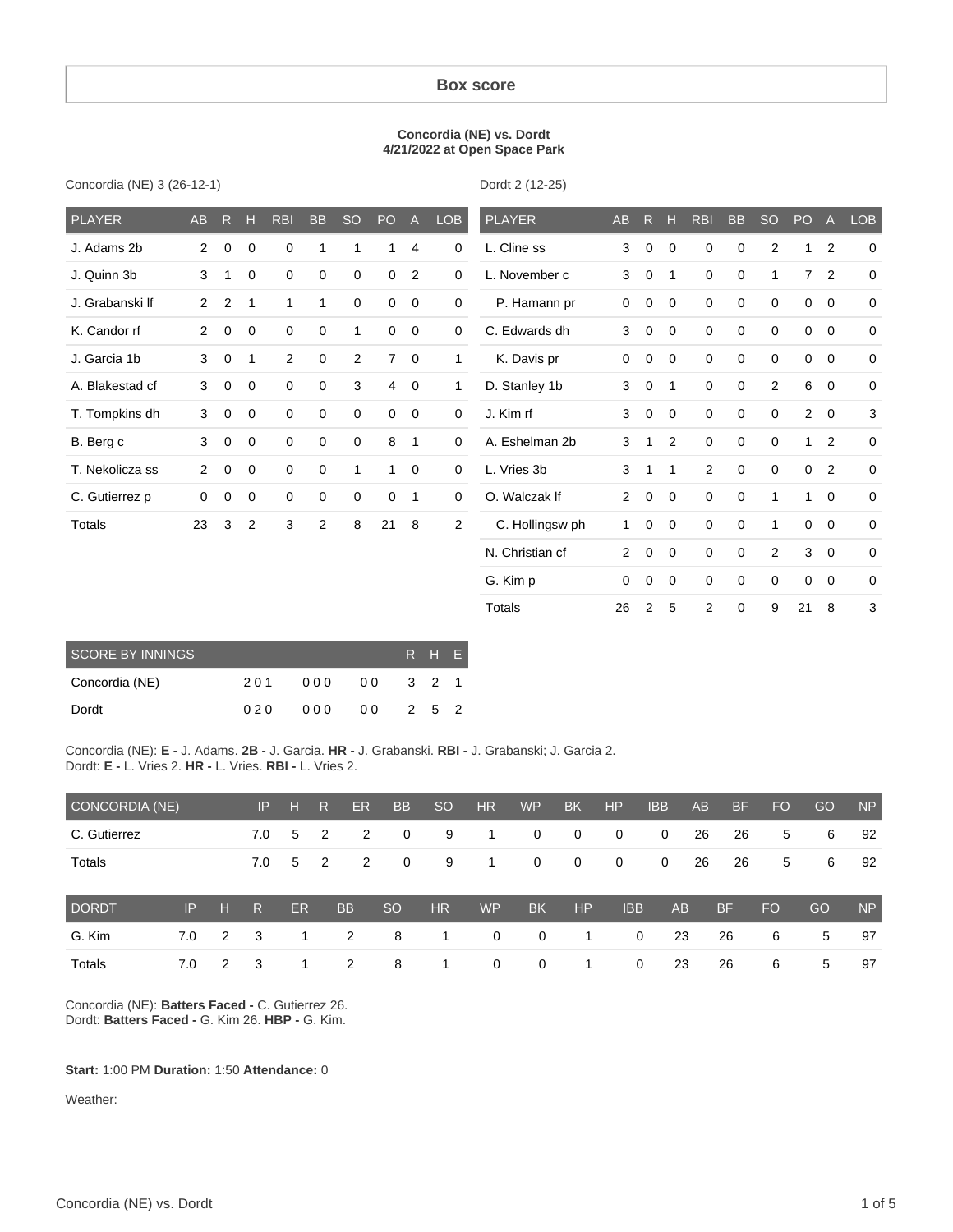# **Scoring Summary**

| <b>INNINGS</b>        | <b>PLAY</b>                                                                                         | $V - H$ |
|-----------------------|-----------------------------------------------------------------------------------------------------|---------|
| Concordia (NE)<br>1st | J. Garcia doubled to center field, 2 RBI; J. Grabanski scored, unearned; J. Quinn scored, unearned. | $2 - 0$ |
| Dordt<br>2nd          | L. Vries homered, 2 RBI; A. Eshelman scored.                                                        | $2 - 2$ |
| Concordia (NE)<br>3rd | J. Grabanski homered, RBI.                                                                          | $3 - 2$ |

**All Plays**

## **Concordia (NE) Top of 1st Inning**

- J. Adams flied out to lf. (1 out)
- J. Quinn reached first on an error by 3b.
- J. Grabanski reached first on an error by 3b; J. Quinn advanced to second.
- K. Candor struck out looking. (2 out)
- **J. Garcia doubled to center field, 2 RBI; J. Grabanski scored, unearned; J. Quinn scored, unearned.**
- A. Blakestad struck out swinging. (3 out)

**Inning Summary: 2 Runs , 1 Hits , 2 Errors , 1 LOB**

## **Dordt Bottom of 1st Inning**

L. Cline struck out swinging. (1 out)

L. November singled to center field.

P. Hamann pinch ran for L. November.

C. Edwards flied out to cf. (2 out)

D. Stanley singled to left field; P. Hamann advanced to third.

J. Kim reached on a fielder's choice; D. Stanley out at second 2b to ss. (3 out)

**Inning Summary: 0 Runs , 2 Hits , 0 Errors , 2 LOB**

### **Concordia (NE) Top of 2nd Inning**

L. November to c for P. Hamann.

T. Tompkins grounded out to ss. (1 out)

B. Berg flied out to cf. (2 out)

T. Nekolicza grounded out to 3b. (3 out)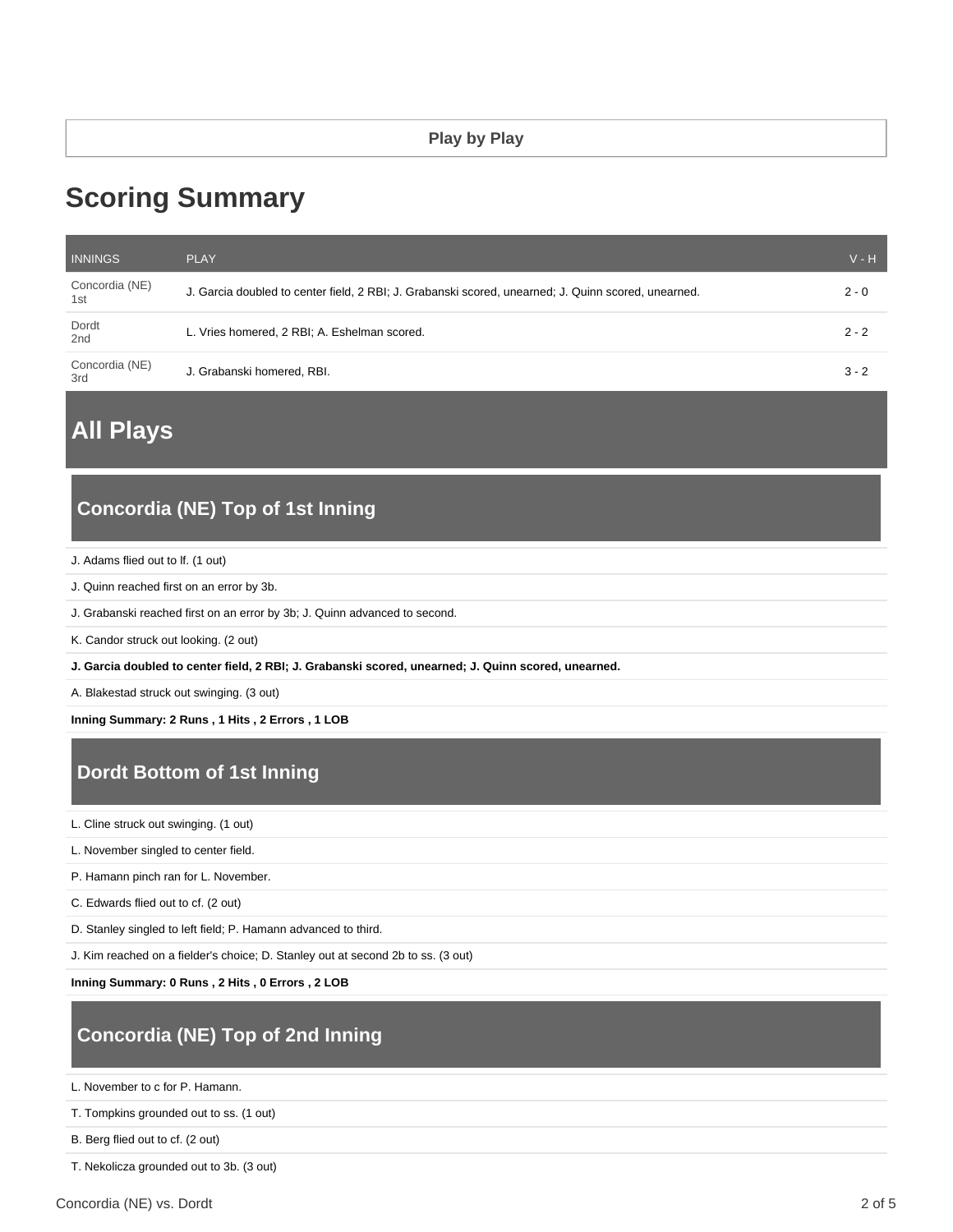#### **Dordt Bottom of 2nd Inning**

A. Eshelman singled.

- **L. Vries homered, 2 RBI; A. Eshelman scored.**
- O. Walczak flied out to cf. (1 out)
- N. Christian struck out swinging, out at first c unassisted. (2 out)
- L. Cline grounded out to 3b. (3 out)

**Inning Summary: 2 Runs , 2 Hits , 0 Errors , 0 LOB**

#### **Concordia (NE) Top of 3rd Inning**

J. Adams struck out swinging. (1 out)

J. Quinn flied out to cf. (2 out)

**J. Grabanski homered, RBI.**

K. Candor hit by pitch.

J. Garcia struck out looking. (3 out)

**Inning Summary: 1 Runs , 1 Hits , 0 Errors , 1 LOB**

#### **Dordt Bottom of 3rd Inning**

L. November grounded out to p. (1 out)

C. Edwards grounded out to 2b. (2 out)

D. Stanley struck out looking. (3 out)

**Inning Summary: 0 Runs , 0 Hits , 0 Errors , 0 LOB**

### **Concordia (NE) Top of 4th Inning**

A. Blakestad struck out looking. (1 out)

T. Tompkins flied out to rf. (2 out)

B. Berg flied out to rf. (3 out)

**Inning Summary: 0 Runs , 0 Hits , 0 Errors , 0 LOB**

#### **Dordt Bottom of 4th Inning**

J. Kim lined out to 1b. (1 out)

A. Eshelman singled through the left side.

L. Vries grounded into double play 3b to 2b to 1b; A. Eshelman out on the play. (3 out)

**Inning Summary: 0 Runs , 1 Hits , 0 Errors , 0 LOB**

#### **Concordia (NE) Top of 5th Inning**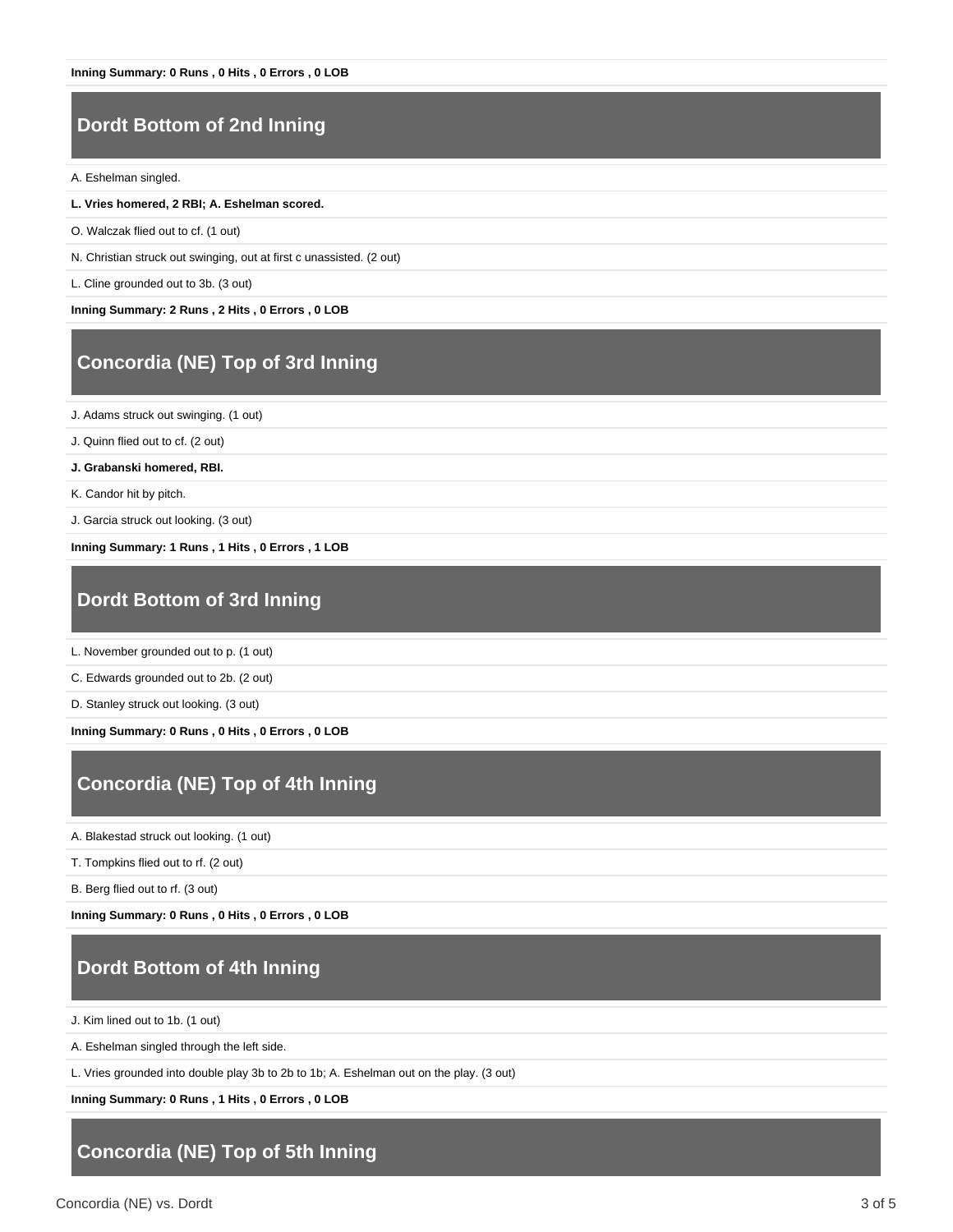T. Nekolicza struck out looking. (1 out)

J. Adams walked.

J. Quinn grounded into double play 2b to ss to 1b; J. Adams out on the play. (3 out)

**Inning Summary: 0 Runs , 0 Hits , 0 Errors , 0 LOB**

## **Dordt Bottom of 5th Inning**

O. Walczak struck out swinging, out at first c to 1b. (1 out)

N. Christian struck out swinging. (2 out)

L. Cline struck out looking. (3 out)

**Inning Summary: 0 Runs , 0 Hits , 0 Errors , 0 LOB**

## **Concordia (NE) Top of 6th Inning**

J. Grabanski walked.

K. Candor grounded into double play 3b to 2b to 1b; J. Grabanski out on the play. (2 out)

J. Garcia struck out swinging. (3 out)

**Inning Summary: 0 Runs , 0 Hits , 0 Errors , 0 LOB**

### **Dordt Bottom of 6th Inning**

L. November struck out swinging. (1 out)

C. Edwards reached first on an error by 2b.

K. Davis pinch ran for C. Edwards.

D. Stanley struck out swinging. (2 out)

J. Kim flied out to cf. (3 out)

**Inning Summary: 0 Runs , 0 Hits , 1 Errors , 1 LOB**

# **Concordia (NE) Top of 7th Inning**

A. Blakestad struck out swinging, out at first c to 1b. (1 out)

T. Tompkins grounded out to c. (2 out)

B. Berg flied out to cf. (3 out)

**Inning Summary: 0 Runs , 0 Hits , 0 Errors , 0 LOB**

#### **Dordt Bottom of 7th Inning**

A. Eshelman grounded out to 2b. (1 out)

L. Vries flied out to cf. (2 out)

C. Hollingsw pinch hit for O. Walczak.

C. Hollingsw struck out swinging. (3 out)

**Inning Summary: 0 Runs , 0 Hits , 0 Errors , 0 LOB**